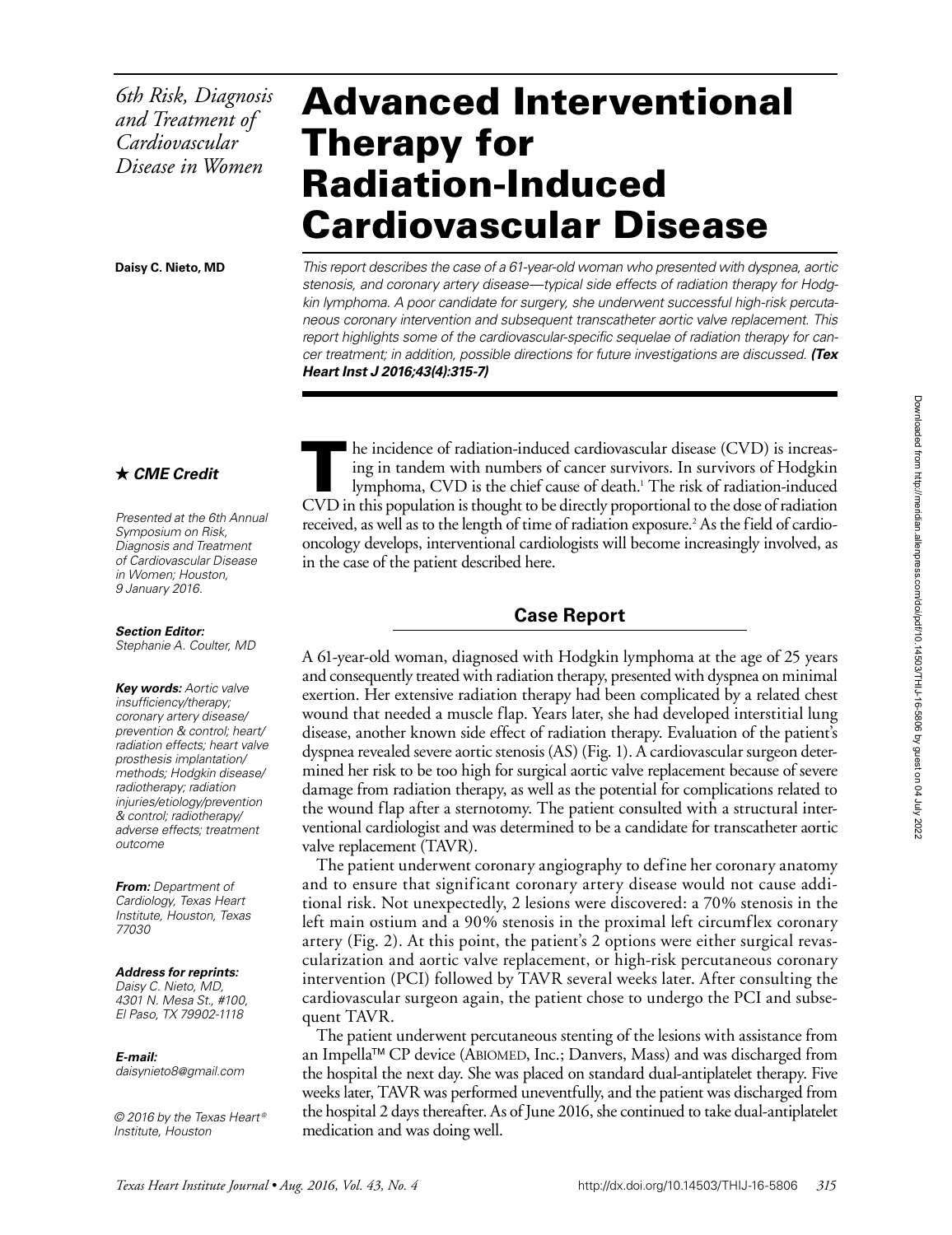

*A) The parasternal long-axis view shows the calcification of the aortic root, aortic valve, and anterior mitral leaflet classically seen in patients who have radiation-induced valvular disease. B) Color-flow Doppler mode reveals turbulent flow through the aortic valve, consistent with aortic stenosis. C) Continuous-wave Doppler mode reveals aortic regurgitation and an increased gradient across the aortic valve, with peak velocity nearing 4 m/s.*

## **Discussion**

This case highlights the importance of recognizing late sequelae of radiation therapy. Although the natural history of calcific AS is well described and understood,



*Fig. 2 A) Diagnostic angiogram (anteroposterior caudal view) shows stenoses in the left main (arrow) and left circumflex (arrowhead) coronary arteries. B) Angiogram shows the Impella device in the left ventricle after percutaneous intervention. The ostial left main and proximal left circumflex coronary arteries are widely patent after the placement of drug-eluting stents.*

it is probably a different mechanism from that of AS associated with radiation therapy. Yet the treatment is the same—and, presumably, conservative treatment of radiation-associated AS has the same outcome as that of calcific AS, although the respective time frames might differ. This presumption warrants investigation.

Whereas cancer survivors treated with radiation therapy are increasing in number, patients who have radiation-induced AS remain a small portion of the population relative to the number of patients who have calcific AS. Accordingly, TAVR has not been well studied as a treatment option for radiation-induced AS.

High-risk PCI with assistance from the Impella device or the TandemHeart® (CardiacAssist, Inc.; Pittsburgh, Pa) has been described in several observational studies and registries. However, the use of mechanical circulatory support-assisted PCI in patients who have AS is not well studied, perhaps because these patients typically undergo combined surgical revascularization and aortic valve replacement. Similarly, the subpopulation of patients who have radiation-induced coronary artery disease and AS has not been studied in these terms.